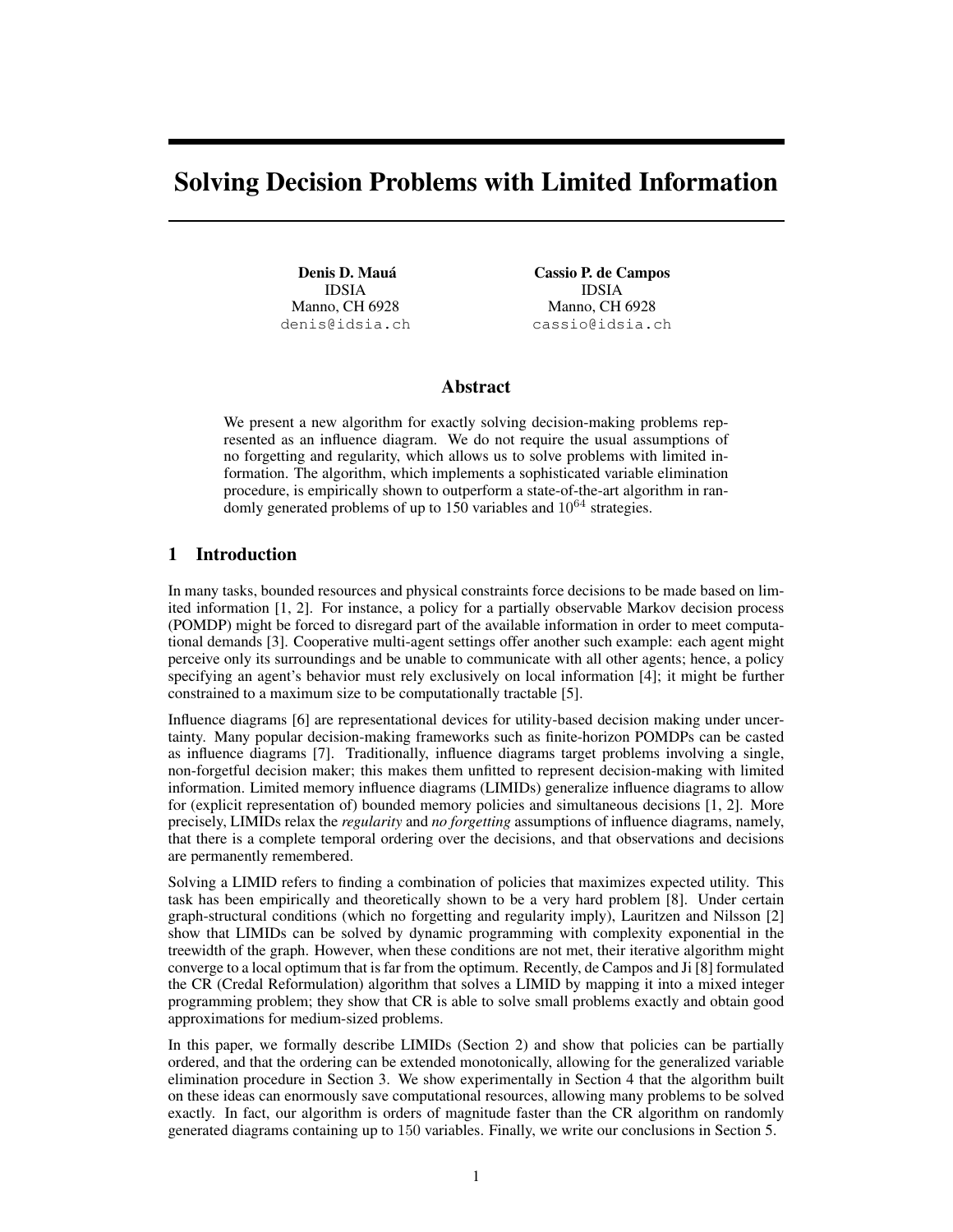## 2 Limited memory influence diagrams

In the LIMID formalism, the quantities and events of interest are represented by three distinct types of variables or nodes: *chance variables* (oval nodes) represent events on which the decision maker has no control, such as outcomes of tests or consequences of actions; *decision variables* (square nodes) represent the alternatives a decision maker might have; *value variables* (diamond-shaped nodes) represent additive parcels of the overall utility. Let  $\mathcal{U}$  be the set of all variables relevant to a problem. Each variable X in U has associated a *domain*  $\Omega_X$ , which is the finite non-empty set of *values* or *states* X can assume. The *empty domain*  $\Omega_{\emptyset} \triangleq \{\lambda\}$  contains a single element  $\lambda$  that is not in any other domain. Decision and chance variables have domains different from the empty domain, whereas value variables are always associated to the empty domain. The domain  $\Omega_x$  of a set of variables  $x = \{X_1, \ldots, X_n\} \subseteq \mathcal{U}$  is the Cartesian product  $\Omega_{X_1} \times \cdots \times \Omega_{X_n}$  of the variable domains. If x and y are sets of variables such that  $y \subseteq x \subseteq U$ , and x is an element of the domain  $\Omega_x$ , we write  $x^{\downarrow y}$  to denote the projection of x onto the smaller domain  $\Omega_y$ , that is,  $x^{\downarrow y} \in \Omega_y$  contains only the components of x that are compatible with the variables in y. By convention,  $x^{\downarrow \emptyset} \triangleq \lambda$ . The cylindrical extension of  $y \in \Omega_y$  to  $\Omega_x$  is the set  $y^{\uparrow x} \triangleq \{x \in \Omega_x : x^{\downarrow y} = y\}$ . Oftentimes, if clear from the context, we write  $X_1 \cdots X_n$  to denote the set  $\{X_1, \ldots, X_n\}$ , and X to denote  $\{X\}$ .

We notate point-wise comparison of functions implicitly. For example, if  $f$  and  $g$  are real-valued functions over a domain  $\Omega_x$  and k is a real number, we write  $f \geq g$  and  $f = k$  meaning  $f(x) \geq g(x)$ and  $f(x) = k$ , respectively, for all  $x \in \Omega_x$ . Any function over a domain containing a single element is identified by the real number it returns. If f and g are functions over domains  $\Omega_x$  and  $\Omega_y$ , respectively, their product  $fg$  is the function over  $\Omega_{x\cup y}$  such that  $(fg)(\bm{w})=f(\bm{w}^{\downarrow x})g(\bm{w}^{\downarrow y})$  for all w. Sum of functions is defined analogously:  $(f+g)(w) = f(w^{\downarrow x}) + g(w^{\downarrow y})$ . If f is a function over  $\Omega_x$ , and  $y\subseteq\mathcal U,$  the *sum-marginal*  $\sum_yf$  *returns a function over*  $\Omega_{x\setminus y}$  *such that for any element* w of its domain we have  $(\sum_{y} f)(w) = \sum_{x \in w^{\uparrow x}} f(x)$ . Notice that if  $y \cap x = \emptyset$ , then  $\sum_{y} f = f$ .

Let C, D and V denote the sets of chance, decision and value variables, respectively, in  $\mathcal{U}$ . A LIMID  $\mathcal L$  is an annotated direct acyclic graph (DAG) over the set of variables U, where the nodes in V have no children. The precise meanings of the arcs in  $\mathcal L$  vary according to the type of node to which they point. Arcs entering chance and value nodes denote stochastic and functional dependency, respectively; arcs entering decision nodes describe information awareness or relevance at the time the decision is made. If X is a node in  $\mathcal{L}$ , we denote by pa<sub>X</sub> the set of parents of X, that is, the set of nodes of L from which there is an arc pointing to X. Similarly, we let ch<sub>X</sub> denote the set of children of X (i.e., nodes to which there is an arc from X), and  $f a_X \triangleq pa_X \cup \{X\}$  denote its family. Each chance variable C in C has an associated function  $p_C^{\text{pa}_C}$  specifying the probability  $Pr(C = x^{\downarrow C} | pa_C = x^{\downarrow pa_C})$  of C assuming value  $x^{\downarrow C} \in \Omega_C$  given that the parents take on values  $x^{\downarrow_{\text{pa}_C}} \in \Omega_{\text{pa}_C}$  for all  $x \in \Omega_{\text{fa}_C}$ . We assume that the probabilities associated to any chance node respect the Markov condition, that is, that any variable  $X \in \mathcal{C}$  is stochastically independent from its non-descendant non-parents given its parents. Each value variable  $V \in \mathcal{V}$  is associated to a bounded real-valued utility function  $u_V$  over  $\Omega_{\text{pa}_V}$ , which quantifies the (additive) contribution of the states of its parents to the overall utility. Thus, the overall utility of a joint state  $x \in \Omega_{\mathcal{C} \cup \mathcal{D}}$  is given by the sum of utility functions  $\sum_{V \in \mathcal{V}} u_V(\mathbf{x}^{\downarrow \mathbf{pa}_V})$ . For any decision variable  $D \in \mathcal{D}$ , a *policy*  $\delta_D$  specifies an action for each possible state configuration of its parents, that is,  $\delta_D : \Omega_{\text{pa}_D} \to \Omega_D$ . If D has no parents, then  $\delta_D$  is a function from the empty domain to  $\Omega_D$ , and therefore constitutes a choice of  $x \in \Omega_D$ . The set of all policies  $\delta_D$  for a variable D is denoted by  $\Delta_D$ .

To illustrate the use of LIMIDs, consider the following example involving a memoryless robot in a 5-by-5 gridworld (Figure 1a). The robot has 9 time steps to first reach a position  $s_A$  of the grid, for which it receives 10 points, and then a position  $s_B$ , for which it is rewarded with 20 points. If the positions are visited in the wrong order, or if a point is re-visited, no reward is given. At each step, the robot can perform actions move north, south, east or west, which cost 1 point and succeed with 0.9 probability, or do nothing, which incurs no cost and always succeeds. Finally, the robot can estimate its position in the grid by measuring the distance to each of the four walls. The estimated position is correct 70% of the time, wrong by one square 20% of the time, and by two squares 10% of the time. The LIMID in Figure 1b formally represents the environment and the robot behavior.

The action taken by the robot at time step t is represented by variable  $D_t$  (t = 1, ..., 8). The costs associated to decisions are represented by variables  $C_t$ , which have associated functions  $u_{C_t}$  that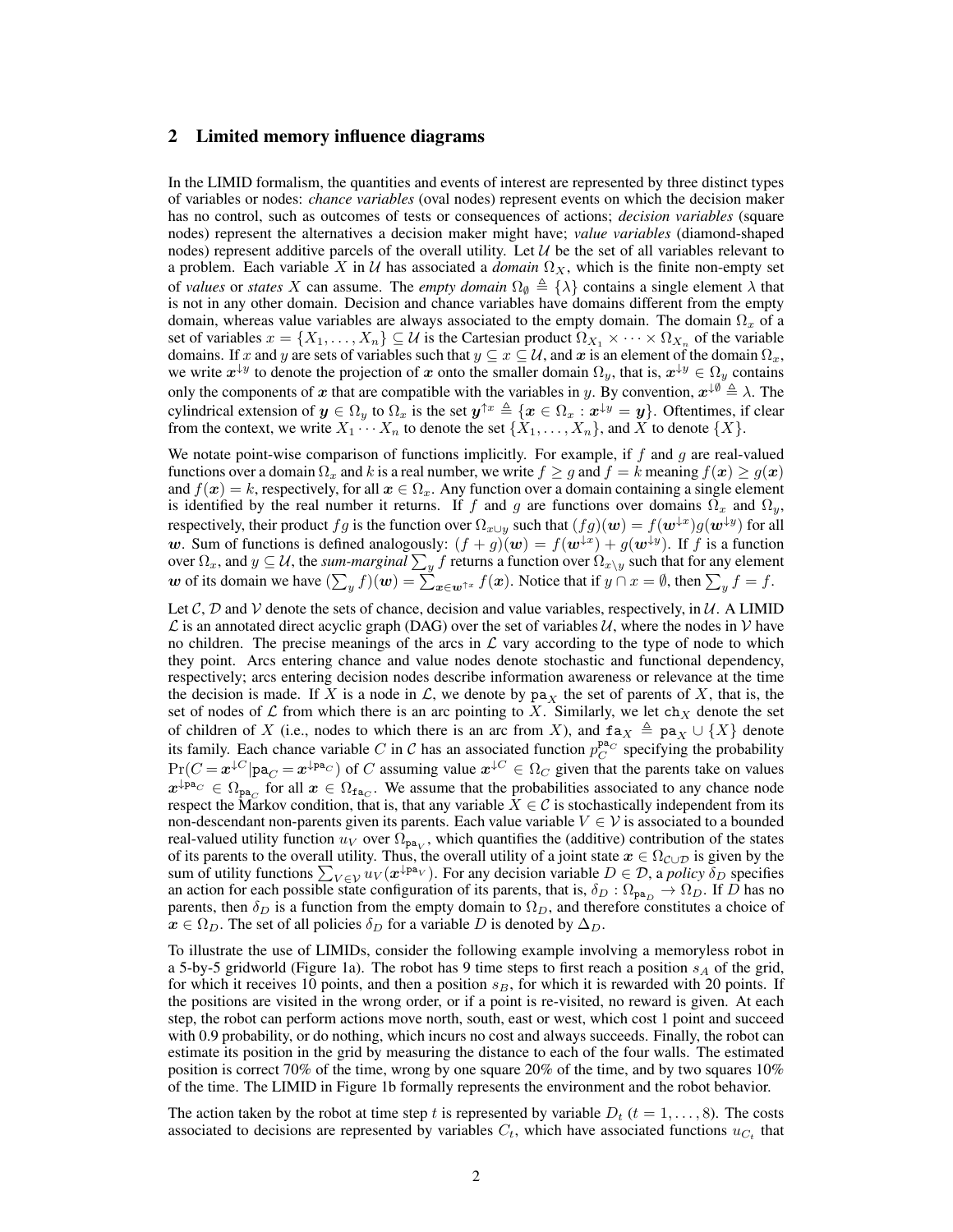

Figure 1: (a) A robot R in a 5-by-5 gridworld with two goal-states. (b) The corresponding LIMID.

return zero if  $D_t$  = nothing, and otherwise return -1. The variables  $S_t$  ( $t = 1, \ldots, 9$ ) represent the robot's actual position at time step t, while variables  $O_t$  denote its estimated position. The function  $p_{S_t}^{S_{t-1}D_t}$  $S_t^{t-1}$  associated to  $S_t$  specifies the probabilities  $Pr(S_t = s_t | S_{t-1} = s_{t-1}, D_t = d_t)$  of transitioning to state  $S_t = s_t$  from a state  $S_{t-1} = s_{t-1}$  when the robot executes action  $D_t = d_t$ . The function  $p_{O_t}^{S_t}$  is associated to  $O_t$  and quantifies the likelihood of estimating position  $O_t = o_t$ when in position  $S_t = s_t$ . We use binary variables  $A_t$  and  $B_t$  to denote whether positions  $s_A$  and  $s_B$ , respectively, have been visited by the robot before time step t. Hence, the function  $p_{A_t}^{A_{t-1}S_{t-1}}$  $A_t$ associated to  $A_t$  equals one for  $A_t = y$  if  $S_{t-1} = s_a$  or  $A_{t-1} = y$ , and zero otherwise. Likewise, the function  $p_{B_t}^{B_{t-1}S_{t-1}}$  $B_{t-1}^{B_{t-1}S_{t-1}}$  equals one for  $B_t = y$  only if either  $S_{t-1} = s_B$  or  $B_{t-1} = y$ . The reward received by the robot in step t is represented by variable  $R_t$ . The utility function  $u_{R_t}$  associated to  $R_t$  equals 10 if  $s_t = s_A$  and  $A_t = n$  and  $B_t = n$ , 20 if  $s_t = s_B$  and  $A_t = y$  and  $B_t = n$ , and zero otherwise.

Let  $\Delta \triangleq \times_{D \in \mathcal{D}} \Delta_D$  denote the space of possible combinations of policies. An element s =  $(\delta_D)_{D \in \mathcal{D}} \in \Delta$  is said to be a *strategy* for L. Given a policy  $\delta_D$ , let  $p_D^{\text{pa}_D}$  denote a function such that for each  $x \in \Omega_{\text{fa}_D}$  it equals one if  $x^{\downarrow D} = \delta_D(x^{\downarrow pa_D})$  and zero otherwise. In other words,  $p_D^{pa_D}$  is a conditional probability table representing policy  $\delta_D$ . There is a one-to-one correspondence between functions  $p_D^{p_{\Delta_D}}$  and policies  $\delta_D \in \Delta_D$ , and specifying a policy  $\delta_D$  is equivalent to specifying  $p_D^{p_{\Delta_D}}$ . We denote the set of all functions  $p_D^{p_{a_D}}$  by  $\mathcal{P}_D$ . A strategy s induces a joint probability mass function over the variables in  $C \cup D$  by

$$
p_s \triangleq \prod_{C \in \mathcal{C}} p_C^{\mathbf{pa}_C} \prod_{D \in \mathcal{D}} p_D^{\mathbf{pa}_D} , \qquad (1)
$$

and has an associated expected utility given by

$$
E_s[\mathcal{L}] \triangleq \sum_{\boldsymbol{x} \in \Omega_{\mathcal{C} \cup \mathcal{D}}} p_s(\boldsymbol{x}) \sum_{V \in \mathcal{V}} u_V(\boldsymbol{x}^{\downarrow \mathbf{pa}_V}) = \sum_{\mathcal{C} \cup \mathcal{D}} p_s \sum_{V \in \mathcal{V}} u_V.
$$
 (2)

The *treewidth* of a graph measures its resemblance to a tree and is given by the number of vertices in the largest clique of the corresponding triangulated moral graph minus one. Given a LIMID  $\mathcal L$ of treewidth  $\omega$ , we can evaluate the expected utility of any strategy s in time and space at most exponential in  $\omega$ . Hence, if  $\omega$  is bounded by a constant, computing  $E_s[\mathcal{L}]$  takes polynomial time [9]. The primary task of a LIMID is to find an optimal strategy  $s^*$  with maximal expected utility, that is, to find s<sup>\*</sup> such that  $E_s[\mathcal{L}] \leq E_{s^*}[\mathcal{L}]$  for all  $s \in \Delta$ . The value  $E_{s^*}[\mathcal{L}]$  is called the *maximum expected utility* of  $\mathcal L$  and it is denoted by  $\text{MEU}[\mathcal L]$ . In the LIMID of Figure 1, the goal is to find an optimal strategy  $s = (\delta_{D_1}, \dots, \delta_{D_8})$ , where the optimal policies  $\delta_{D_t}$  for  $t = 1, \dots, 8$  prescribe an action in  $\Omega_{D_t}$  = {north, south, west, east, nothing} for each possible estimated position in  $\Omega_{O_t}$ .

For most real problems, enumerating all the strategies is prohibitively costly. In fact, computing the MEU is NP-hard even in bounded treewidth diagrams [8]. It is well-known that any LIMID  $\mathcal L$  can be mapped into an equivalent LIMID  $\mathcal{L}'$  where all utilities take values on the real interval [0, 1] [10]. The mapping preserves optimality of strategies, that is, any optimal strategy for  $\mathcal{L}'$  is also an optimal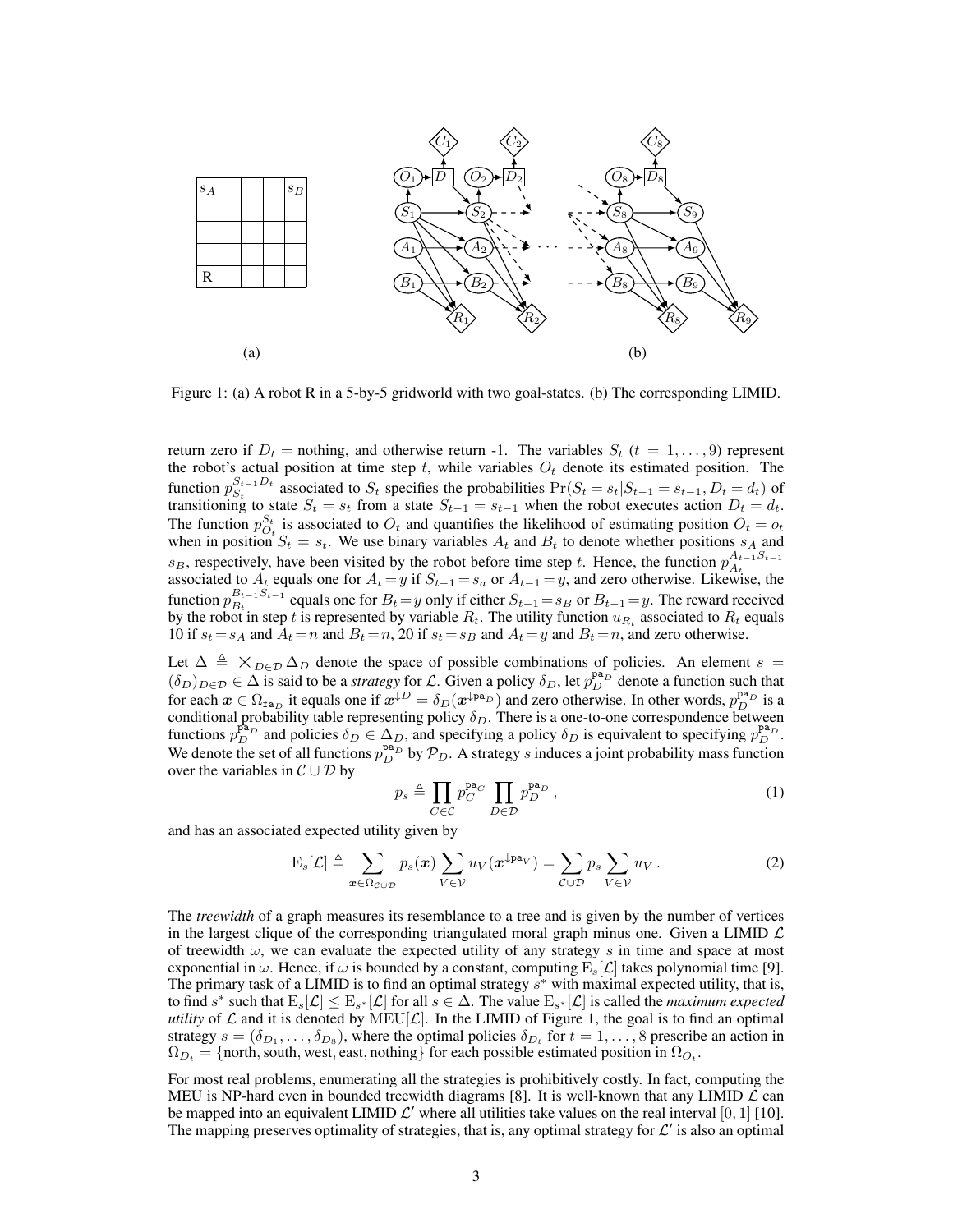strategy for  $\mathcal L$  (and vice-versa). This allows us, in the rest of the paper, to focus on LIMIDs whose utilities are defined in  $[0, 1]$  with no loss of generality for the algorithm we devise.

#### 3 A fast algorithm for solving LIMIDs exactly

The basic ingredients of our algorithmic framework for representing and handling information in LIMIDs are the so-called *valuations*, which encode information (probabilities, utilities and policies) about the elements of a domain. Each valuation is associated to a subset of the variables in  $\mathcal{U}$ , called its *scope*. More concretely, we define a valuation  $\phi$  with scope x as a pair  $(p, u)$  of bounded nonnegative real-valued functions p and u over the domain  $\Omega_x$ ; we refer to p and u as the probability and utility part, respectively, of  $\phi$ . Often, we write  $\phi_x$  to make explicit the scope x of a valuation  $\phi$ . For any  $x \subseteq U$ , we denote the set of all possible valuations with scope x by  $\Phi_x$ . The set of all possible valuations is given by  $\Phi \triangleq \bigcup_{x \subseteq \mathcal{U}} \Phi_x$ . The set  $\Phi$  is closed under the operations of *combination* and *marginalization*. Combination represents the aggregation of information and is defined as follows. If  $\phi = (p, u)$  and  $\psi = (q, v)$  are valuations with scopes x and y, respectively, its combination  $\phi \otimes \psi$  is the valuation  $(pq, pv + qu)$  with scope  $x \cup y$ . Marginalization, on the other hand, acts by coarsening information. If  $\phi = (p, u)$  is a valuation with scope x, and y is a set of variables such that  $y \subseteq x$ , the marginal  $\phi^{\downarrow y}$  is the valuation  $(\sum_{x \setminus y} p, \sum_{x \setminus y} u)$  with scope y. In this case, we say that  $z \triangleq x \setminus y$  has been *eliminated* from  $\phi$ , which we denote by  $\phi^{-z}$ . The following result shows that our framework respects the necessary conditions for computing efficiently with valuations (in the sense of keeping the scope of valuations minimal during the variable elimination procedure).

**Proposition 1.** *The system*  $(\Phi, \mathcal{U}, \otimes, \downarrow)$  *satisfies the following three axioms of a (weak)* labeled valuation algebra *[11, 12].*

*(A1) For any*  $\phi_1, \phi_2, \phi_3 \in \Phi$  *we have that*  $\phi_1 \otimes \phi_2 = \phi_2 \otimes \phi_1$  *and*  $\phi_1 \otimes (\phi_2 \otimes \phi_3) = (\phi_1 \otimes \phi_2) \otimes \phi_3$ .

*(A2) For any*  $\phi_z \in \Phi_z$  *and*  $y \subseteq x \subseteq z$  *we have that*  $(\phi_z^{\downarrow x})^{\downarrow y} = \phi_z^{\downarrow y}$ .

*(A3) For any*  $\phi_x \in \Phi_x$ ,  $\phi_y \in \Phi_y$  *and*  $x \subseteq z \subseteq x \cup y$  *we have that*  $(\phi_x \otimes \phi_y)^{\downarrow z} = \phi_x \otimes \phi_y^{\downarrow y \cap z}$ .

*Proof.* (A1) follows directly from commutativity, associativity and distributivity of product and sum of real-valued functions, and (A2) follows directly from commutativity of the sum-marginal operation. To show (A3), consider any two valuations  $(p, u)$  and  $(q, v)$  with scopes x and y, respectively, and a set z such that  $x \subseteq z \subseteq x \cup y$ . By definition of combination and marginalization, we have that  $[(p, u) \otimes (q, v)]^{\downarrow z} = (\sum_{x \cup y \setminus z} pq, \sum_{x \cup y \setminus z} (pv + qu)).$  Since  $x \cup y \setminus z = y \setminus z$ , and p and u are functions over  $\Omega_x$ , it follows that  $(\sum_{x\cup y\setminus z}pq, \sum_{x\cup y\setminus z}(pv+qu)) = (p\sum_{y\setminus z}q, p\sum_{y\setminus z}v+u\sum_{y\setminus z}q),$ which equals  $(p, u) \otimes (\sum_{y \setminus z} q, \sum_{y \setminus z} v) = (p, y) \otimes (q, v)^{\downarrow} y \cap z$ . Hence,  $[(p, u) \otimes (q, v)]^{\downarrow z} =$  $(p, y) \otimes (q, v)^{\downarrow y \cap z}.$  $\Box$ 

The following lemma is a direct consequence of (A3) shown by [12], required to prove the correctness of our algorithm later on.

**Lemma 2.** *If*  $z \subseteq y$  *and*  $z \cap x = \emptyset$  *then*  $(\phi_x \otimes \phi_y)^{-z} = \phi_x \otimes \phi_y^{-z}$ *.* 

The framework of valuations allows us to compute the expected utility of a given strategy efficiently: **Proposition 3.** *Given a LIMID L and a strategy*  $s = (\delta_D)_{D \in \mathcal{D}}$ *, let* 

$$
\phi_s \triangleq \left[ \bigotimes_{C \in \mathcal{C}} (p_C^{\mathbf{pa}_C}, 0) \right] \otimes \left[ \bigotimes_{D \in \mathcal{D}} (p_D^{\mathbf{pa}_D}, 0) \right] \otimes \left[ \bigotimes_{V \in \mathcal{V}} (1, u_V) \right],\tag{3}
$$

where, for each D,  $p_D^{pa}$  is the function in  $\mathcal{P}_D$  associated with policy  $\delta_D$ . Then  $\phi_s^{\downarrow\emptyset} = (1, \text{E}_s[\mathcal{L}]).$ 

*Proof.* Let p and u denote the probability and utility part, respectively, of  $\phi_{s}^{\downarrow\emptyset}$ . By definition of combination, we have that  $\phi_s = (p_s, p_s \sum_{V \in \mathcal{V}} u_V)$ , where  $p_s = \prod_{X \in \mathcal{C} \cup \mathcal{D}} p_X^{\text{pa}_X}$  as in (1). Since  $p_s$  is a probability distribution over  $\mathcal{C} \cup \mathcal{D}$ , it follows that  $p = \sum_{x \in \Omega_{\mathcal{C} \cup \mathcal{D}}} p_s(x) = 1$ . Finally,  $u = \sum_{\mathcal{C} \cup \mathcal{D}} p_s \sum_{V \in \mathcal{V}} u_V$ , which equals  $\mathrm{E}_s[\mathcal{L}]$  by (2).  $\Box$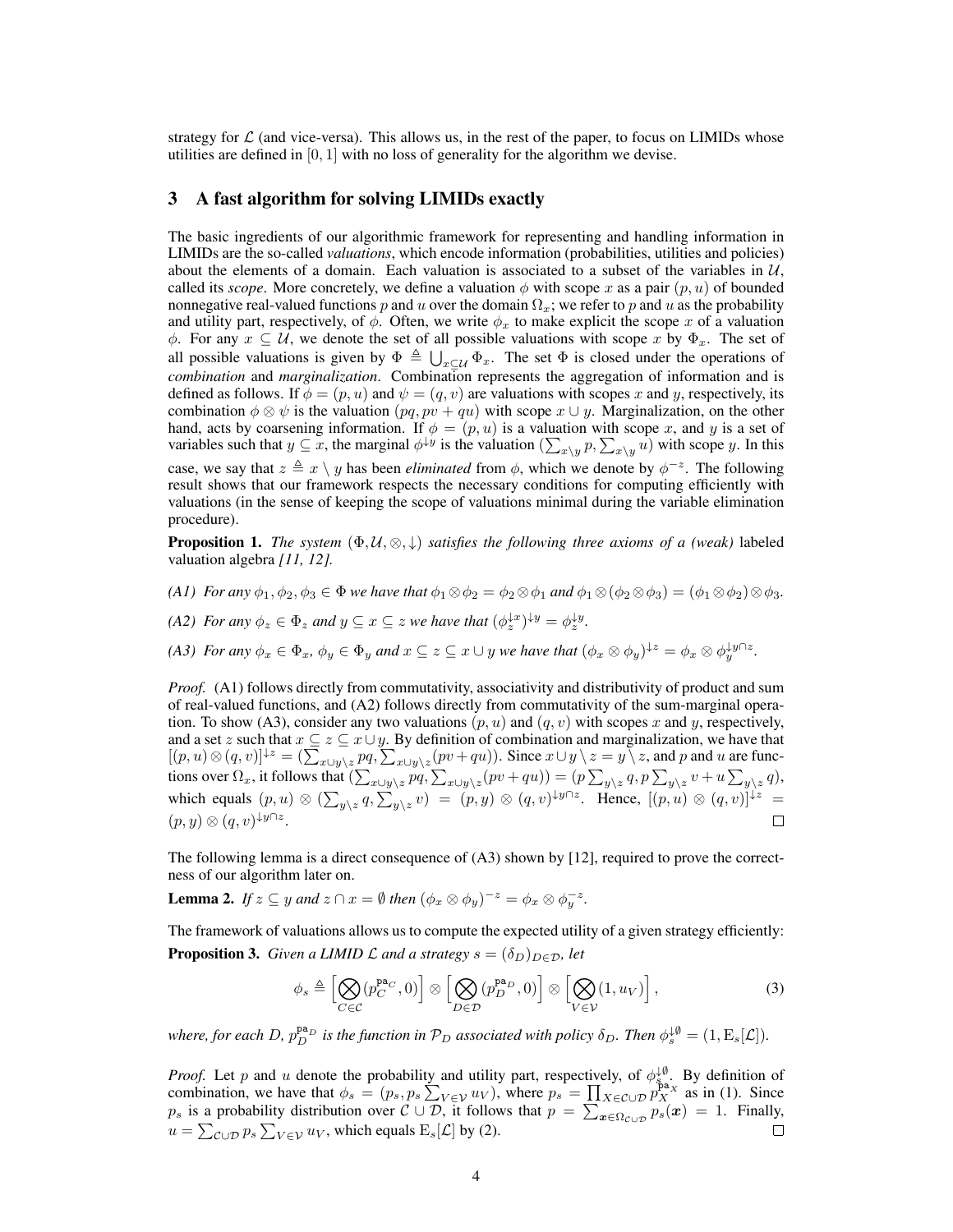A  $B$   $|C|$  $\langle D \rangle$   $\langle E \rangle$ **Input:** elimination ordering  $B < C < A$  and strategy  $s = (\delta_B, \delta_C)$ Initialization:  $\phi_A = (p_A, 0) \quad \phi_B = (p^A_B, 0) \quad \phi_C = (p^A_C, 0) \quad \phi_D = (1, u_D) \quad \phi_E = (1, u_E)$ Propagation:  $\psi_1 = \left(\phi_B \otimes \phi_D\right)^{-B} \qquad \psi_2 = \left(\phi_C \otimes \phi_E\right)^{-C} \qquad \psi_3 = \left(\psi_1 \otimes \psi_2 \otimes \phi_A\right)^{-A}$ **Termination**: return the utility part of  $\phi_s^{\downarrow \emptyset} = \psi_3$ 



Given any strategy s, we can use a variable elimination procedure to efficiently compute  $\phi_s^{\downarrow\emptyset}$  and hence its expected utility in time polynomial in the largest domain of a variable but exponential in the width of the elimination ordering.<sup>1</sup> Figure 2 shows a variable elimination procedure used to compute the expected utility of a strategy of the simple LIMID on the left-hand side. However, computing the MEU in this way is unfeasible for any reasonable diagram due to the large number of strategies that would need to be enumerated. For example, if the variables  $A, B$  and  $C$  in the LIMID in Figure 2 have each ten states, there are  $10^{10}10^{10} = 10^{20}$  possible strategies.

In order to avoid considering all possible strategies, we define a partial order (i.e., a reflexive, antisymmetric and transitive relation) over  $\Phi$  as follows. For any two valuations  $\phi = (p, u)$  and  $\psi = (q, v)$  in  $\Phi$ , if  $\phi$  and  $\psi$  have equal scope,  $p \leq q$  and  $u \leq v$ , then  $\phi \leq \psi$  holds. The following result shows that  $\leq$  is monotonic with respect to combination and marginalization.

**Proposition 4.** *The system*  $(\Phi, \mathcal{U}, \otimes, \downarrow, \leq)$  *satisfies the following two additional axioms of an* ordered valuation algebra *[13].*

- *(A4) If*  $\phi_x \leq \psi_x$  *and*  $\phi_y \leq \psi_y$ *, then*  $(\phi_x \otimes \phi_y) \leq (\psi_x \otimes \psi_y)$ *.*
- (A5) If  $\phi_x \leq \psi_x$  then  $\phi_x^{\downarrow y} \leq \psi_x^{\downarrow y}$ .

*Proof.* (A4). Consider two valuations  $(p_x, u_x)$  and  $(q_x, v_x)$  with scope x such that  $(p_x, u_x) \leq$  $(q_x, v_x)$ , and two valuations  $(p_y, u_y)$  and  $(q_y, v_y)$  with scope y satisfying  $(p_y, u_y) \leq (q_y, v_y)$ . By definition of  $\leq$ , we have that  $p_x \leq q_x$ ,  $u_x \leq v_x$ ,  $p_y \leq q_y$  and  $u_y \leq v_y$ . Since all functions are nonnegative, it follows that  $p_x p_y \le q_x q_y$ ,  $p_x u_y \le q_x v_y$  and  $p_y u_x \le q_y v_x$ . Hence,  $(p_x, u_x) \otimes p_y$  $(p_y, u_y) = (p_x p_y, p_x u_y + p_y u_x) \le (q_x q_y, q_x v_y + q_y v_x) = (q_x, v_x) \otimes (q_y, v_y)$ . (A5). Let y be a subset of x. It follows from monotonicity of  $\leq$  with respect to addition of real numbers that  $(p_x, u_x)^{\downarrow y} = \left(\sum_{x\setminus y} p_x, \sum_{x\setminus y} u_x\right) \leq \left(\sum_{x\setminus y} q_x, \sum_{x\setminus y} v_x\right) = (q_x, v_x)^{\downarrow y}.$ 

The monotonicity of  $\leq$  allows us to detect suboptimal strategies during variable elimination. To illustrate this, consider the variable elimination scheme in Figure 2 for two different strategies  $s$ and s', and let  $\psi_1^s, \psi_2^s, \psi_3^s$  be the valuations produced in the propagation step for strategy s and  $\psi_1^{s'}, \psi_2^{s'}$ ,  $\psi_3^{s'}$  the valuations for s'. If  $\psi_1^s \leq \psi_1^{s'}$  and  $\psi_2^s \leq \psi_2^{s'}$  then Proposition 4 tells us that  $\psi_3^s \leq \psi_3^{s'}$ , which implies  $E_s[\mathcal{L}] \leq E_{s'}[\mathcal{L}]$ . As a consequence, we can abort variable elimination for s after the second iteration. We can also exploit the redundancy between valuations produced during variable elimination for neighbor strategies. For example, if s and s' specify the same policy for  $\overline{B}$ , then we know in advance that  $\psi_1^s = \psi_2^{s'}$ , so that only one of them needs to be computed.

In order to facilitate the description of our algorithm, we define operations over sets of valuations. If  $\Psi_x$  is a set of valuations with scope x and  $\Psi_y$  is a set of valuations with scope y the operation  $\Psi_x \otimes \Psi_y \triangleq {\phi_x \otimes \phi_y : \phi_x \in \Psi_x, \phi_y \in \Psi_y}$  returns the set of combinations of a valuation in  $\Psi_x$ and a valuation in  $\Psi_y$ . For  $X \in \mathcal{X}$ , the operation  $\Psi_x^{-X} \triangleq {\{\phi_x^{-X} : \phi_x \in \Psi_x\}}$  eliminates variable X from all valuations in  $\Psi_x$ . Given a finite set of valuations  $\Psi \subseteq \Phi$ , we say that a valuation  $\phi \in \Psi$  is *maximal* if for all  $\psi \in \Psi$  such that  $\phi \leq \psi$  it holds that  $\psi \leq \phi$ . The operator prune returns the set prune( $\Psi$ ) of maximal valuations of  $\Psi$  (by pruning non-maximal valuations).

<sup>1</sup>The width of an elimination ordering is the maximum cardinality of the scope of a valuation produced during variable elimination minus one.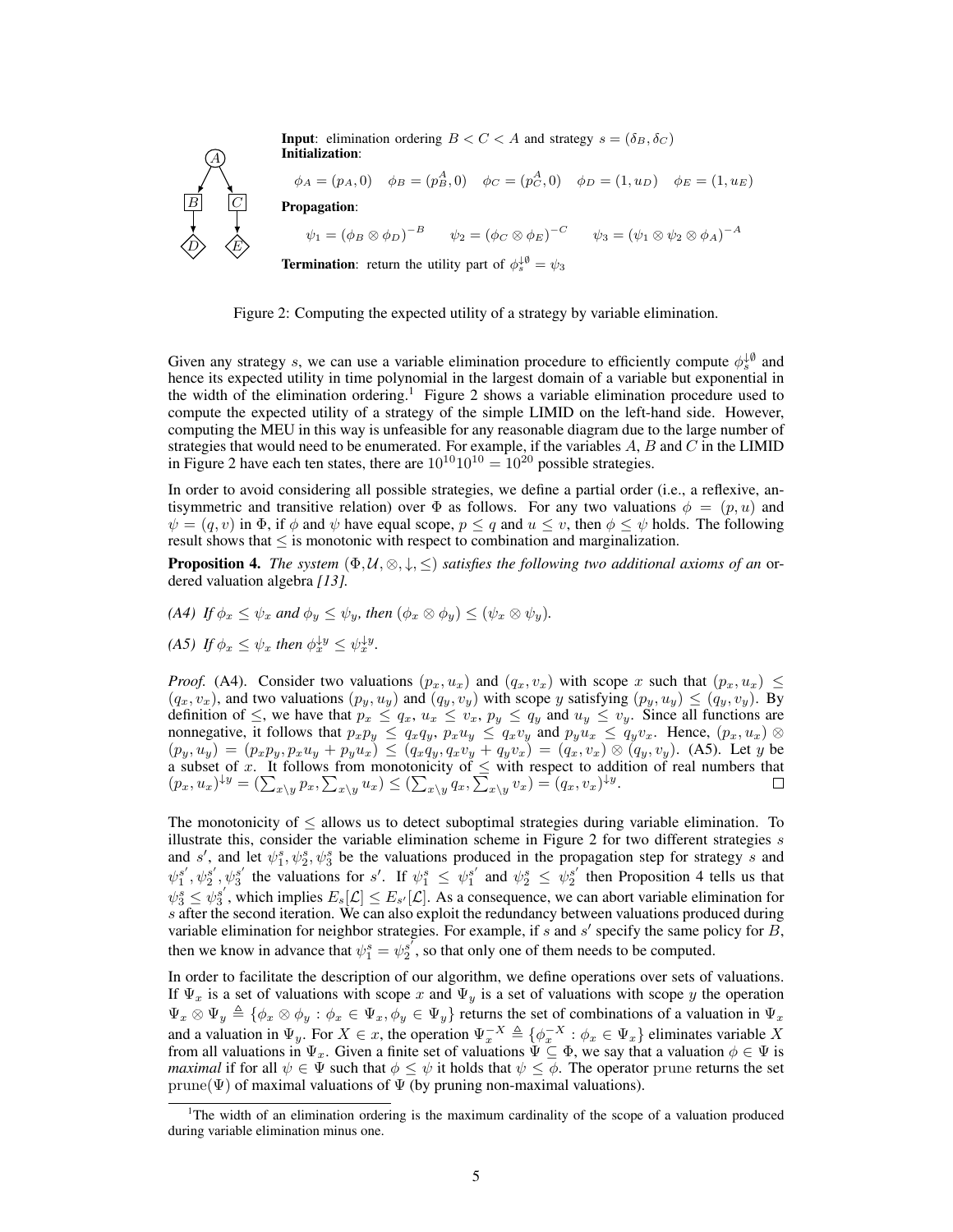We are now ready to describe the **Multiple Policy Updating** (MPU) algorithm, which solves arbitrary LIMIDs exactly. Consider a LIMID  $\mathcal L$  and an elimination ordering  $X_1 < \cdots < X_n$  over the variables in  $\mathcal{C} \cup \mathcal{D}$ . The elimination ordering can be selected using the standard methods for Bayesian networks [9]. Note that unlike standard algorithms for variable elimination in influence diagrams we allow any elimination ordering. The algorithm is initialized by generating one set of valuations for each variable  $X$  in  $U$  as follows.

**Initialization:** Let  $V_0$  be initially the empty set.

- 1. For each chance variable  $X \in \mathcal{C}$ , add a singleton  $\Psi_X \triangleq \{ (p_X^{\mathbf{pa}_X}, 0) \}$  to  $\mathcal{V}_0$ ;
- 2. For each decision variable  $X \in \mathcal{D}$ , add a set of valuations  $\Psi_X \triangleq \{(p_X^{\mathbf{pa}_X}, 0) : p_X^{\mathbf{pa}_X} \in \mathcal{P}_X\}$ to  $V_0$ ;
- 3. For each value variable  $X \in \mathcal{V}$ , add a singleton  $\Psi_X \triangleq \{(1, u_X)\}\$ to  $\mathcal{V}_0$ .

Once  $V_0$  has been initialized with a set of valuations for each variable in the diagram, we recursively eliminate a variable  $X_i$  in  $\mathcal{C} \cup \mathcal{D}$  in the given ordering and remove any non-maximal valuation:

**Propagation:** For  $i = 1, \ldots, n$  do:

- 1. Let  $\mathcal{B}_i$  be the set of all valuations in  $\mathcal{V}_{i-1}$  whose scope contains  $X_i$ ;
- 2. Compute  $\Psi_i \triangleq \text{prune}([\bigotimes_{\Psi \in \mathcal{B}_i} \Psi]^{-X_i});$
- 3. Set  $\mathcal{V}_i \triangleq \mathcal{V}_{i-1} \cup {\Psi_i} \setminus \mathcal{B}_i$ .

Finally, the algorithm outputs the utility part of the single maximal valuation in the set  $\bigotimes_{\Psi \in V_n} \Psi$ :

**Termination:** Return the real number u such that  $(p, u) \in \text{prune}(\bigotimes_{\Psi \in \mathcal{V}_n} \Psi)$ .

u is a real number because the valuations in  $\bigotimes_{\Psi \in \mathcal{V}_n} \Psi$  have empty scope and thus both their probability and utility parts are identified with real numbers. The following result is a straightforward extension of [14, Lemma 1(iv)] that is needed to guarantee the correctness of discarding non-maximal valuations in the propagation step.

**Lemma 5.** *(Distributivity of maximality). If*  $\Psi_x$  *and*  $\Psi_y$  *are two sets of ordered valuations and*  $z \subseteq x$  $then (i) \text{ prune}(\Psi_x \otimes \text{prune}(\Psi_y)) = \text{prune}(\Psi_x \otimes \Psi_y) \text{ and } (ii) \text{ prune}(\text{prune}(\Psi_x)^{\downarrow z}) = \text{prune}(\Psi_x^{\downarrow z}).$ 

The result shows that, like marginalization, the prune operation distributes over any factorization of  $\bigotimes_{X \in \mathcal{U}} \Psi_X$ . The following lemma shows that at any iteration i of the propagation step the combination of all sets in the current pool of sets  $V_i$  produces the set of maximal valuations of the initial factorization.

**Lemma 6.** *For*  $i \in \{1, ..., n\}$ *, it follows that*  $\text{prune}([\bigotimes_{\Psi \in \mathcal{V}_0} \Psi]^{-X_1 \cdots X_i}) = \text{prune}(\bigotimes_{\Psi \in \mathcal{V}_i} \Psi)$ *.* 

*Proof.* We show the result by induction on i. The basis is easily obtained by applying Lemmas 2 and 5 and the axioms of valuation algebra to prune( $[Q_{\Psi \in V_0} \Psi]^{-X_1}$ ) in order to obtain prune( $\bigotimes_{\Psi \in \mathcal{V}_1} \Psi$ ). For the induction step, assume the result holds at i, that is,  $\text{prune}([\bigotimes_{\Psi \in \mathcal{V}_0} \Psi]^{-X_1 \cdots X_i}) = \text{prune}(\bigotimes_{\Psi \in \mathcal{V}_i} \Psi)$ . By eliminating  $X_{i+1}$  from both sides and then applying the prune operation we get to prune([prune( $[\otimes_{\Psi \in \mathcal{V}_0} \Psi]^{-X_1 \cdots X_i}$ )] $^{-X_{i+1}}$ ) = prune([prune( $\bigotimes_{\Psi \in \mathcal{V}_i} \Psi$ ]<sup>-X<sub>i+1</sub></sup>). By Lemma 5(ii) and (A2), we have that  $\Psi \in {\cal V}_i$  $\text{prune}([\bigotimes_{\Psi \in \mathcal{V}_0} \Psi]^{-\{X_1 \cdots X_{i+1}\}}) = \text{prune}([\bigotimes_{\Psi \in \mathcal{V}_i} \Psi]^{-X_{i+1}})$ . It follows from (A1) and Lemma 2 that the right-hand part equals  $\text{prune}((\bigotimes_{\Psi \in \mathcal{V}_i \setminus \mathcal{B}_{i+1}} \Psi) \otimes [(\bigotimes_{\Psi \in \mathcal{B}_{i+1}} \Psi)]^{-X_{i+1}})$ , which by Lemma 5(i) equals  $\text{prune}((\bigotimes_{\Psi \in \mathcal{V}_i \setminus \mathcal{B}_{i+1}} \Psi) \otimes \text{prune}([(\bigotimes_{\Psi \in \mathcal{B}_{i+1}} \Psi)]^{-X_{i+1}})),$  which by definition of  $\mathcal{V}_{i+1}$  equals  $\mathrm{prune}(\bigotimes_{\Psi \in \mathcal{V}_{i+1}} \Psi).$  $\Box$ 

Let  $\Psi_{\mathcal{L}} \triangleq {\varphi_s : s \in \Delta}$ , where  $\phi_s$  is given by (3). According to Proposition 3, each element  $\phi_s^{-X_1\cdots X_n}$  in  $\Psi_c^{-X_1\cdots X_n}$  is a valuation whose probability part is one and utility part equals  $E_s[\mathcal{L}]$ . Thus, the maximal expected utility MEU $[\mathcal{L}]$  is the utility part of the single valuation in prune( $\Psi_{\mathcal{L}}^{-X_1\cdots X_n}$ ). It is not difficult to see that after the initialization step, the set  $\mathcal{V}_0$  contains sets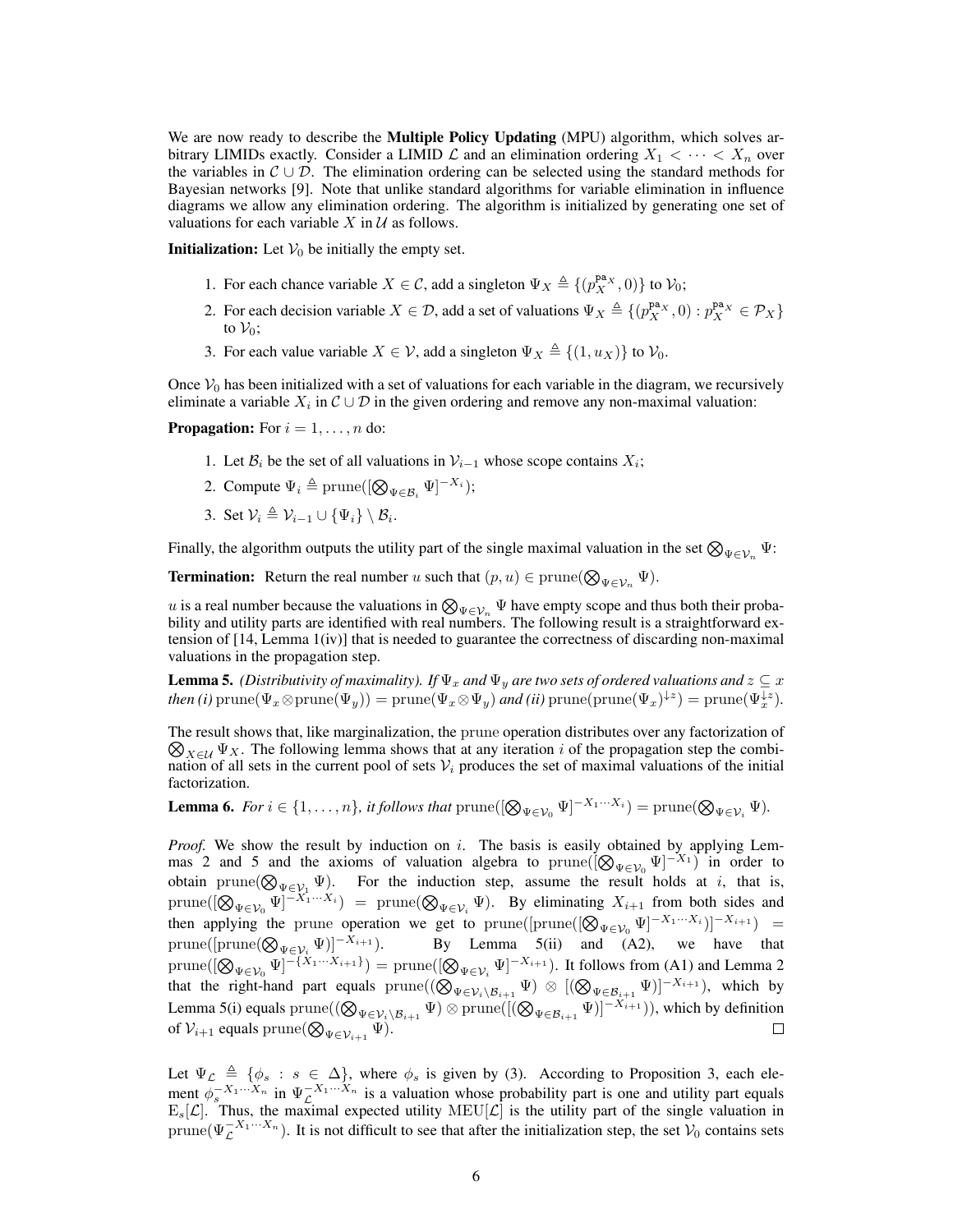$\Psi$  of valuations such that  $\bigotimes_{\Psi \in \mathcal{V}_0} \Psi = \Psi_{\mathcal{L}}$ . Hence, Lemma 6 states that after the last iteration, MPU produces a set  $V_n$  of sets of valuations such that  $\text{prune}(\bigotimes_{\Psi \in \mathcal{V}_n} \Psi) = \text{prune}(\Psi_{\mathcal{L}}^{-X_1 \cdots X_n}) =$  $MEU[\mathcal{L}]$ . This is precisely what the following theorem shows.

**Theorem 7.** *Given a LIMID*  $\mathcal{L}$ *, MPU outputs* MEU[ $\mathcal{L}$ ].

*Proof.* The algorithm returns the utility part of a valuation  $(p, u)$  in  $prune(\bigotimes_{\Psi \in \mathcal{V}_n} \Psi)$ , which, by Lemma 6 for  $i = n$ , equals  $\text{prune}([\bigotimes_{\Psi \in \mathcal{V}_0} \Psi]^{\downarrow \emptyset})$ . By definition of  $\mathcal{V}_0$ , any valuation  $\phi$ in  $(\bigotimes_{\Psi \in \mathcal{V}_0} \Psi)$  factorizes as in (3). Also, there is exactly one valuation  $\phi \in (\bigotimes_{\Psi \in \mathcal{V}_0} \Psi)$  for each strategy in  $\Delta$ . Hence, by Proposition 3, the set  $(\bigotimes_{\Psi \in \mathcal{V}_0} \Psi)^{\downarrow \emptyset}$  contains a pair  $(1, E_s[\mathcal{L}])$ for every strategy s inducing a distinct expected utility. Moreover, since functions with empty scope correspond to numbers, the relation  $\leq$  specifies a total ordering over the valuations in  $(\bigotimes_{\Psi \in \mathcal{V}_0} \Psi)^{\downarrow \emptyset}$ , which implies a single maximal element. Let s<sup>\*</sup> be a strategy associated to  $(p, u)$ . Since  $(p, u) \in \text{prune}([\bigotimes_{\Psi \in \mathcal{V}_0} \Psi]^{\downarrow \emptyset})$ , it follows from maximality that  $\text{E}_{s^*}[\mathcal{L}] \geq \text{E}_{s}[\mathcal{L}]$  for all s, and hence  $u = \text{MEU}[\mathcal{L}].$  $\Box$ 

The time complexity of the algorithm is given by the cost of creating the sets of valuations in the initialization step plus the overall cost of the combination and marginalization operations performed during the propagation step. Regarding the initialization step, the loops for chance and value variables generate singletons, and thus take time linear in the input. For any decision variable  $D$ , let  $\rho_D \triangleq |\Omega_D|^{|\Omega_{\text{pa}}|}$  denote the number of policies in  $\Delta_D$  (which coincides with the number of functions in  $\mathcal{P}_D$ ). There is exactly one valuation in  $\Psi_D$  in  $\mathcal{V}_0$  for every policy in  $\Delta_D$ . Also, let  $\rho \triangleq$  prune $_{D\in\mathcal{D}}$   $\rho_D$  be the cardinality of the largest policy set. Then the initialization loop for decision variables takes  $O(|\mathcal{D}|\rho)$  time, which is exponential in the input (the sets of policies are not considered as an input of the problem). Let us analyze the propagation step. As with any variable elimination procedure, the running time of propagating (sets of) valuations is exponential in the width of the given ordering, which is in the best case given by the treewidth of the diagram. Consider the case of an ordering with bounded width  $\omega$  and a bounded number of states per variable  $\kappa$ . Then the cost of each combination or marginalization is bounded by a constant, and the complexity depends only on the number of operations performed. Let  $\nu$  denote the cardinality of the largest set  $\Psi_i$ , for  $i = 1, ..., n$ . Computing  $\Psi_i$  requires at most  $\nu^{|U|-1}$  operations of combination and  $\nu$ operations of marginalization. In the worst case,  $\nu$  is equal to  $\rho^{|\mathcal{D}|} \leq O(\kappa^{|D|\kappa^{\omega}})$ , that is, all sets associated to decision variables have been combined without discarding any valuation. Hence, the worst-case complexity of the propagation step is exponential in the input, even if the ordering width and the number of states per variable are bounded. This is not surprising given that the problem is still NP-hard in these cases. However, this is a very pessimistic scenario and, on average, the removal of non-maximal elements greatly reduces the complexity, as we show in the next section.

#### 4 Experiments

We evaluate the performance of the algorithms on random LIMIDs generated in the following way. Each LIMID is parameterized by the number of decision nodes  $d$ , the number of chance nodes  $c$ , the maximum cardinality of the domain of a chance variable  $\omega_C$ , and the maximum cardinality of the domain of a decision variable  $\omega_D$ . We set the number of value nodes v to be  $d+2$ . For each variable  $X_i$ ,  $i = 1, \ldots, c + d + v$ , we sample  $\Omega_{X_i}$  to contain from 2 to 4 states. Then we repeatedly add an arc from a decision node with no children to a value node with no parents (so that each decision node has at least one value node as children). This step guarantees that all decisions are relevant for the computation of the MEU. Finally, we repeatedly add an arc that neither makes the domain of a variable greater than the given bounds nor makes the treewidth more than 10, until no arcs can be added without exceeding the bounds.<sup>2</sup> Note that this generates diagrams where decision and chance variables have at most  $\log_2 \omega_D - 1$  and  $\log_2 \omega_C - 1$  parents, respectively. Once the graph structure is obtained, we specify the functions associated to value variable by randomly sampling numbers in [0, 1]. The probability mass functions associated to chance variables are randomly sampled from a uniform prior distribution.

<sup>&</sup>lt;sup>2</sup>Checking the treewidth of a graph might be hard. We instead use a greedy heuristic that resulted in diagrams whose treewidth ranged from 5 to 10.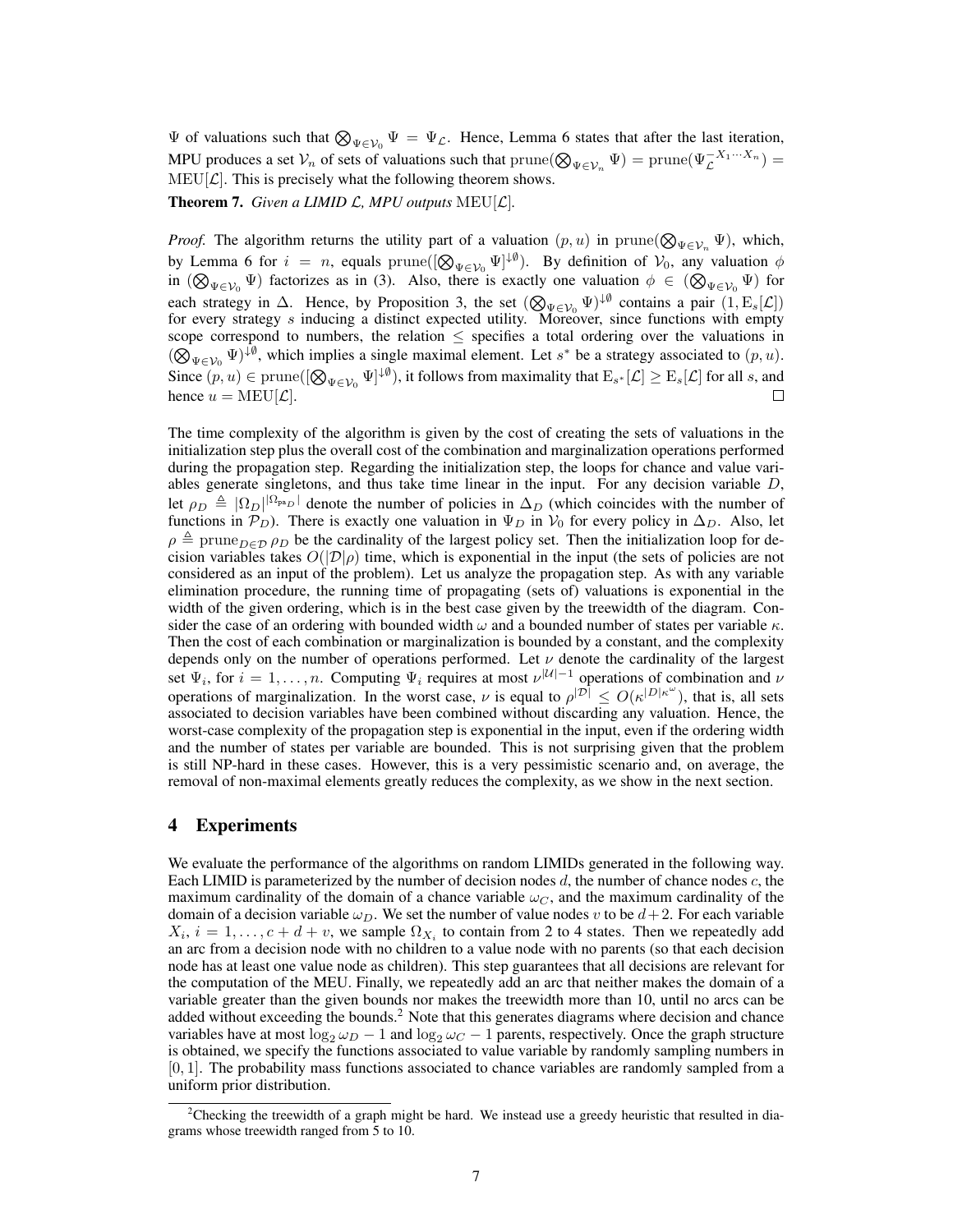

Figure 3: Running time of MPU and CR on randomly generated LIMIDs.

We compare MPU against the CR algorithm of [8] in 2530 LIMIDs randomly generated by the described procedure with parameters  $5 \le d \le 50$ ,  $8 \le c \le 50$ ,  $8 \le \omega_D \le 64$  and  $16 \le \omega_C \le 64$ . MPU was implemented in C++ and tested in the same computer as  $CR<sup>3</sup>$  A good succinct indicator of the hardness of solving a LIMID is the total number of strategies  $|\Delta|$ , which represents the size of the search space in a brute-force approach.  $|\Delta|$  can also be loosely interpreted as the total number of alternatives (over all decision variables) in the problem instance. Figure 3 depicts running time against number of strategies in a log-log scale for the two algorithms on the same test set of random diagrams. For each algorithm, only solved instances are shown, which covers approximately 96% of the cases for MPU, and 68% for CR. A diagram is consider unsolved by an algorithm, if the algorithm was not able to reach the exact solution within the limit of 12 hours. Since CR uses an integer program solver, it can output a feasible solution within any given time limit; we consider a diagram solved by CR only if the solution returned at the end of 12 hours is exact, that is, only if its upper and lower bound values match. We note that MPU solved all cases that CR solved (but not the opposite). From the plot, one can see that MPU is orders of magnitude faster than CR. Within the limit of 12 hours, MPU was able to compute diagrams containing up to  $10^{64}$  strategies, whereas CR solved diagrams with at most  $10^{25}$  strategies. We remark that when CR was not able to solve a diagram, it almost always returned a solution that was not within 5% of the optimum. This implies that MPU would outperform CR even if the latter was allowed a small imprecision in its output.

#### 5 Conclusion

LIMIDs are highly expressive models for utility-based decision making that subsume influence diagrams and finite-horizon (partially observable) Markov decision processes. Furthermore, they allow constraints on policies to be explicitly represented in a concise and intuitive graphical language. Unfortunately, solving LIMIDs is a very hard task of combinatorial optimization. Nevertheless, we showed here that our MPU algorithm can solve a large number of randomly generated problems in reasonable time. The algorithm efficiency is based on the early removal of suboptimal solutions, which drastically reduces the search space. An interesting extension is to improve MPU's running time at the expense of accuracy. This can be done by arbitrarily discarding valuations during the propagation step so as to bound the size of propagated sets. Future work is necessary to validate the feasibility of this idea.

#### Acknowledgments

This work was partially supported by the Swiss NSF grant nr. 200020 134759 / 1, and by the Computational Life Sciences Project, Canton Ticino.

<sup>&</sup>lt;sup>3</sup>We used the CR implementation available at http://www.idsia.ch/~cassio/id2mip/ and CPLEX [15] as mixed integer programming solver. Our MPU implementation can be downloaded at http: //www.idsia.ch/˜cassio/mpu/